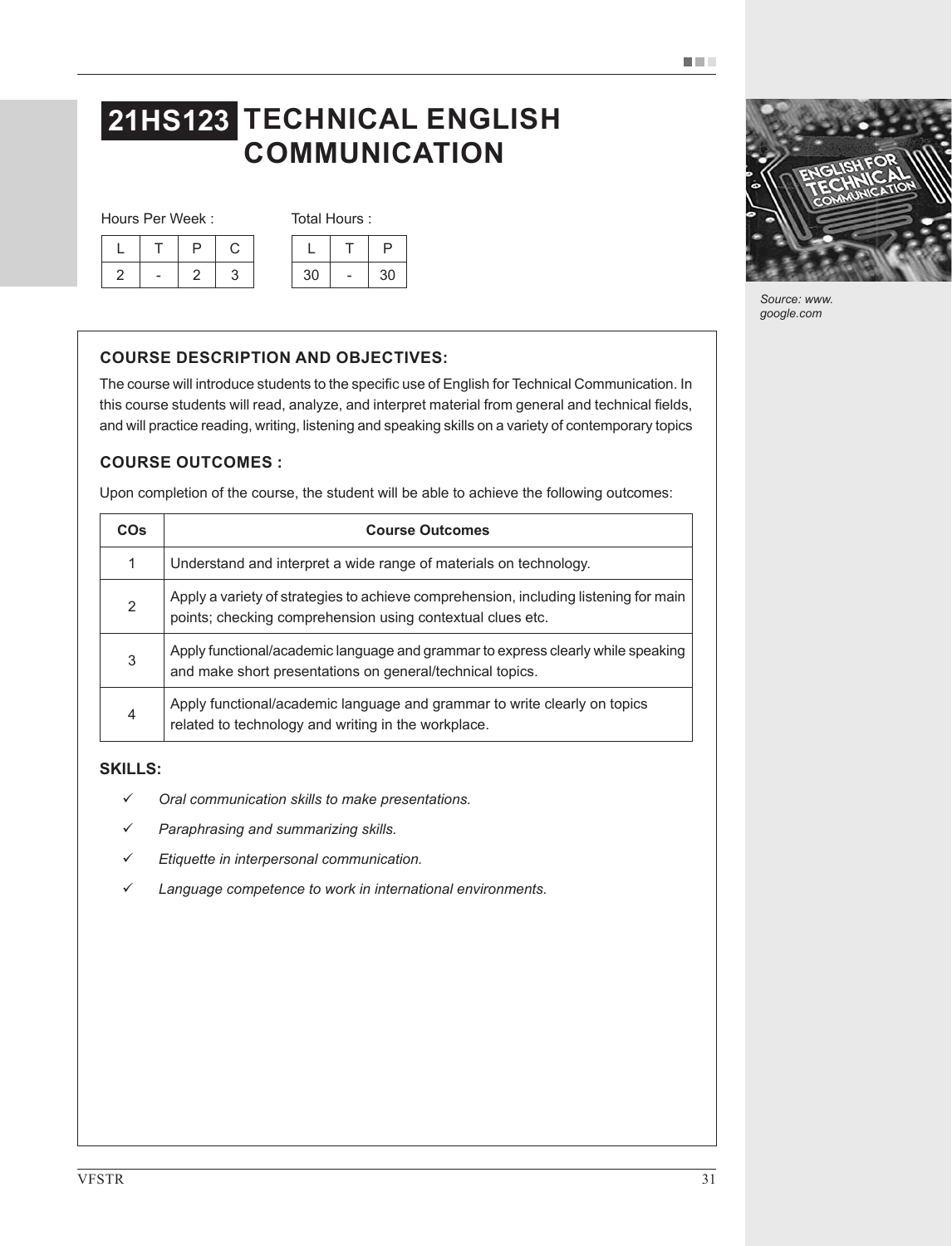#### **UNIT - I L-6**

**READING:** Reading for comprehension (general/technical articles); Reading subskills: predicting, skimming, scanning, reading for inference; Reading and note making (**Reading Texts:** 1) Is a Global Agreement the Only Way to Tackle Climate Change? 2) How to Regain Green Cover 3) Solution to Plastic Pollution).

**WRITING:** Precis writing; Paraphrasing; Functional grammar [articles, prepositions of time, place, direction and movement, verb;tense, subject;verb agreement]; Glossary of 25 words from the texts studied.

**Listening:** Anupam Mishra; TED Talk on Water Harvesting (LC); Answering comprehension based Qs; Listening to improve pronunciation.

**SPEAKING:** Functional English(LC); Introducing oneself; Speaking of likes & dislikes/hobbies; Speaking of daily/weekly routine; Speaking of past and present habits/ activities/events; Speaking of future plans.

#### **UNIT - II L-6**

**READING:** Reading for global understanding; Reading for specific information; Guessing meanings from context; Inter-textual (extrapolative) reading;

**READING TEXTS:** 1) The Hubble Telescope 2) Genesis of ISRO 3) A Home in the Sky.

**WRITING:** Writing formal and informal letters; Functional grammar; Modals[Receptive practice of modals like can, could, will, would, shall, should, may, might, must, ought to, used to; Receptive practice of modals for habit, advice, ability, permission, obligation and possibility]; Framing questions: Open ended & Close ended.

**LISTENING:** Listening to a debate on "Colonising the Moon" (LC); Listening subskills; Listening for global understanding; Listening for specific information; Note Making.

**SPEAKING:** (LC) Making mini presentations on general topics; Sharing information about ISRO / NASA/ Elon Musk.

#### **UNIT - III L-6**

**READING:** Reading for specific information; Reading with a focus to learn new words; Reading critically for the narrative tone; 50 most commonly used collocations; **(Reading Texts:** 1) Ten Reasons Why Travel is a Waste of Time 2) Southern Splendour 3) Tourism in India: Role in Conflict and Peace).

**WRITING:** Paragraph writing [writing a topic sentence, supporting sentences, effective introductions & conclusions, cohesive devices]; Stages of writing: planning /organising /writing /editing /rewriting; Functional grammar [relative pronouns, comparative adjectives, adverbs of time, frequency, place & manner, speaking of the future/ simple future using *will* and *am/is/are + going to*].

**LISTENING:** (LC) Listening to a Song; Listening for global meaning; Listening for getting at the nuances and the mood of the singer.

**SPEAKING:** (LC) Telephonic Skills; Participating in an interactive video or telephone talk.

#### **UNIT - IV L-6**

**READING:** Reading for factual information; Reading for extrapolation; Reading for understanding author's stance; **(Reading Texts:** 1) In Search of Our Energy Solution 2) Wind Energy 3) How pertinent is the nuclear option).

**WRITING:** Current modes of communication; Writing an E-mail; Fax texting; SMS texting for Mobile.

**SPEAKING:** Group Discussion (LC) – Language functions; initiating a discussion; expressing one's opinion; leading a discussion; agreeing/ disagreeing to someone's view; cutting into a speech; **G.D TOPICS:** Dumping of nuclear wastes, Exploring eco-friendly energy options, Lifting subsidies on petrol, diesel, LPG, etc).

**LISTENING:** Listening to an Interview (LC) related to the text ; Listening critically for understanding the attitude/tone of the speaker.